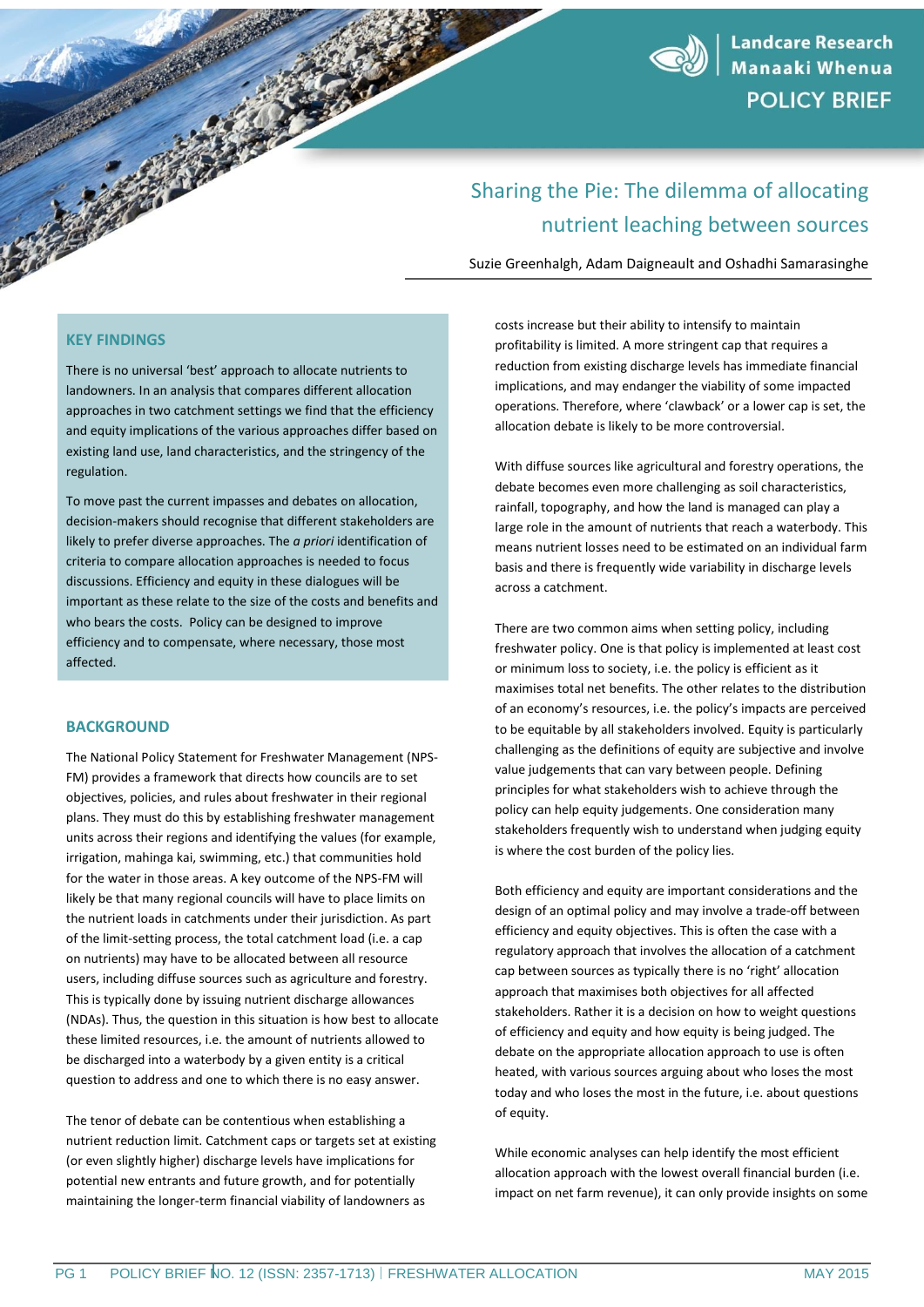of the equity implications, which are then considered by the decision-maker(s). In the following analysis, equity implications are considered in terms of how costs are distributed under different allocation approaches.

# **APPROACH**

Comparing the Hinds and Selwyn catchments in Canterbury (see Fig. 1) allowed us to demonstrate the efficiency and equity (as defined above) implications of six different approaches to allocate non-point source nutrient discharges under three nitrogen (N) reduction scenarios. The assessment used the New Zealand Forest and Agriculture Regional Model (NZFARM) to assess the economic and environmental impacts to reduce N loads from the agricultural and forestry sectors. The spatially explicit agro-environmental economic model estimates changes in land use, agricultural output, farm management, and environmental impacts at the sub-catchment level. Based on this assessment we can draw some general conclusions on the applicability of allocation approaches for non-point source discharges based on efficiency and equity grounds as we compare the approaches across catchments and the stringency of regulation. More details of the model, catchments, management practices, and initial nutrient allocation are outlined in an accompanying technical document.<sup>1</sup>



**Figure 1** Hinds and Selwyn Catchment baseline land use, net farm revenue and N leaching distribution.

# **ALLOCATION APPROACHES**

l

The different allocation approaches are derived from approaches proposed by regional authorities, industry bodies, and

researchers. Four of the approaches are based on existing land use and two are based on land characteristics (see Table 1).  $2^2$  To help achieve their limits farmers can also implement a number of nutrient mitigation practices. In all cases it is assumed that existing land uses can continue as long as they operate within their allocated NDA, but any change in land use must be within the property's existing discharge allowance. Included in the comparison is a least cost option to demonstrate the most efficient outcome for the catchment. This can be interpreted as a catchment having a single landowner who is making the optimal economic decisions for the whole catchment.

#### **Table 1** Modelled allocation approaches

| <b>Allocation</b>                | <b>Description</b>                                            |  |  |  |
|----------------------------------|---------------------------------------------------------------|--|--|--|
|                                  | NDA based on N leaching rates during a baseline or            |  |  |  |
|                                  | Grandparent benchmarking period and proportional to reduction |  |  |  |
|                                  | target.                                                       |  |  |  |
| Natural                          | NDAs are allocated based the physical quality of the          |  |  |  |
|                                  | land, soil and environment. Land use capability (LUC)         |  |  |  |
| capital                          | is used as a proxy for natural capital, and more NDAs         |  |  |  |
|                                  | are allocated to higher class land.                           |  |  |  |
| Catchment<br>average             | All landowners are given the same NDA regardless of           |  |  |  |
|                                  | land use and this is the average of total N discharge         |  |  |  |
|                                  | from land-based sources.                                      |  |  |  |
| Land cover                       | Landowners managing a specific land cover (e.g.               |  |  |  |
| average                          | pasture, forest, arable) are given the same NDA.              |  |  |  |
| Sector                           | Landowners within the same sector (e.g. dairy, sheep          |  |  |  |
| average                          | and beef) are given the same NDA.                             |  |  |  |
| <b>Nutrient</b><br>vulnerability | NDAs allocated based on the nutrient leaching                 |  |  |  |
|                                  | capacity of the soil. More NDA would be allocated to          |  |  |  |
|                                  | land with lower 'vulnerability'.                              |  |  |  |

## **ILLUSTRATING THE ALLOCATION DILEMMA**

To illustrate how the different allocation approaches work we outline a stylised example of a catchment with four farms:

- Two are irrigated 160 ha dairy farms that produce net returns of about \$4,000/ha/yr. Dairy farm A is located on land use class (LUC) class I land with predominantly very light soils that currently leach about 68 kgN/ha/yr.
- Dairy farm B is located on LUC class III land with predominantly medium soils that leach 37 kgN/ha/yr.
- The third farm is a 250 ha dryland sheep and beef (S&B) enterprise on LUC VI land with light soils that leaches 12 kgN/ha/yr and returns \$500/ha/yr.
- The fourth farm is a 120-ha mixed arable cropping system on LUC IV land that leaches 27 kgN/ha/yr and nets \$1800/ha/yr.

As all four farms are located on different types of soil and LUC, they will receive different N leaching or discharge levels for each allocation approach, as shown in Figure 2.

-

<sup>1</sup> <http://www.landcareresearch.co.nz/publications/factsheets/policy>

 $2$  This is not an exhaustive list of possible allocation approaches.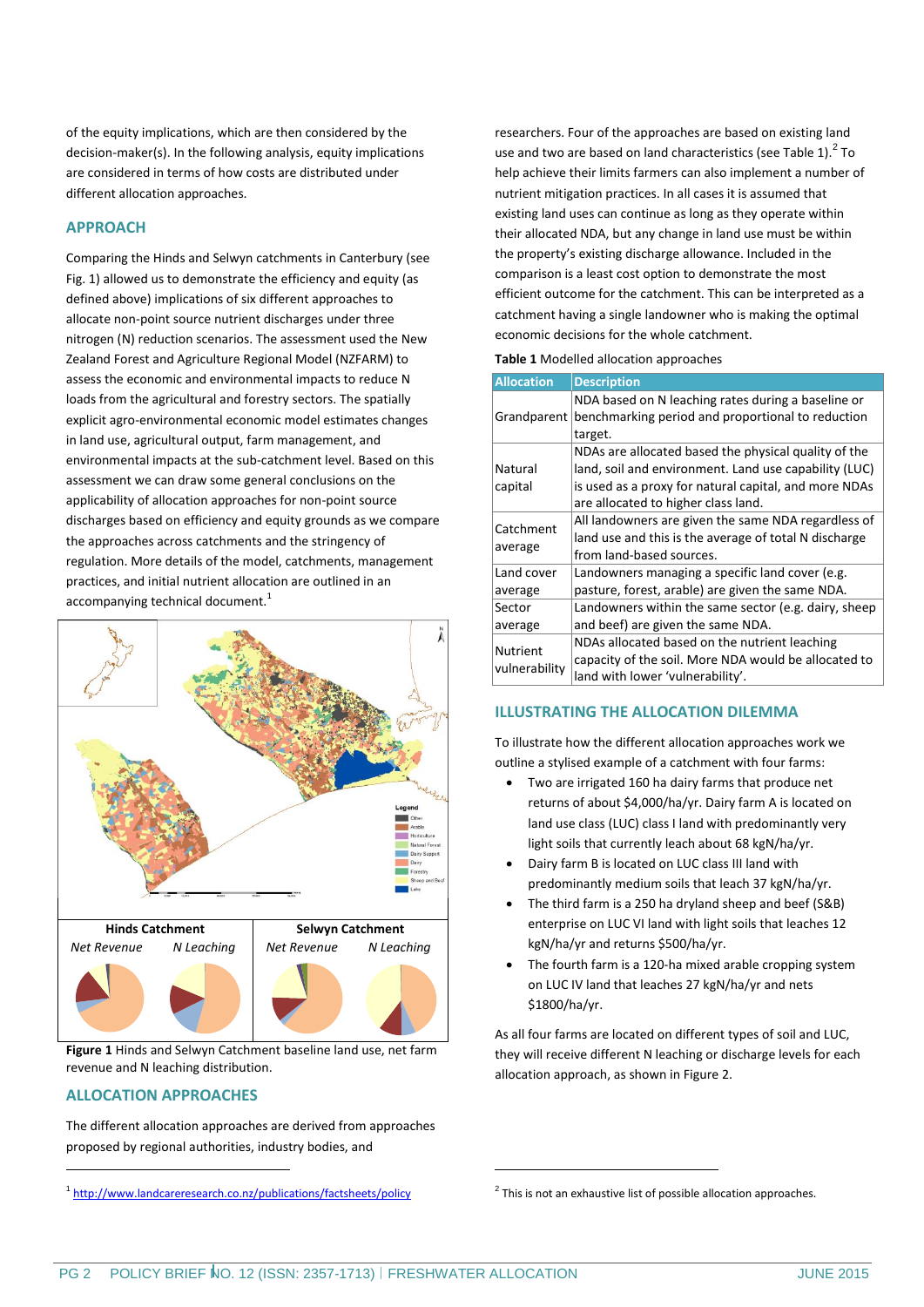

**Figure 2** Illustrative distribution of allocated N leaching rates for baseline leaching and 25% N reduction target.

From Figure 2 we can see it is unlikely that any one allocation approach would be 'preferred' by all farmers because of the differing impacts of each allocation approach on farm profitability, both between and within sectors (i.e. each farmer will prefer the option with the highest allocated leaching rate as it is likely to result in the least impact to farm profits). Based on farmers preferring an approach with least (or no) financial impacts, the S&B farmer is likely to prefer the land cover or catchment averaging approaches because they provide an opportunity to expand their operation, while the arable farmer would prefer nutrient vulnerability. The preferred allocation approach even varies between the two dairy farmers. Dairy A would prefer the grandparenting approach as it requires the least reduction in their N leaching, while Dairy B would prefer the sector averaging. Given that many catchments in New Zealand contain hundreds of landowners, this illustrates why allocation decisions can be contentious and complex.

## **IMPLICATIONS OF DIFFERENT ALLOCATION APPROACHES IN TWO CATCHMENTS**

We now consider a more complex set of policy scenarios where landowners in the Hinds and Selwyn catchments must cumulatively reduce their N loads by 10%, 25% or 50% below the no-policy baseline. For context, the average baseline N leaching is 32 kgN/ha in Hinds and 18 kgN/ha in Selwyn. As with the stylised example, the catchment-level assessment demonstrates that the preferred allocation approach for each land use differs between catchments and stringency levels. The discussion below looks at both policy efficiency and implications for the distribution of costs (for assessing equity) to illustrate the challenges involved in these decisions.

## *Efficiency*

Efficiency of the different allocation approaches can be judged by comparing net revenue impacts with the lowest reduction in net revenue for a given N reduction target being the most efficient. From Table 2, the allocation approach in Hinds whose change in

net farm revenue is closest to the least cost option is grandparenting for the 10% and 25% targets and natural capital for the 50% target. For the Selwyn, sector averaging is the most efficient allocation option regardless of the N reduction target. However, natural capital, for the 50% N reduction target, has the same level of efficiency as sector averaging.

For the Hinds catchment, the nutrient vulnerability approach is estimated to be the least efficient as it allocates a high proportion of NDAs to enterprises on low vulnerability soils (i.e. low baseline N), thereby requiring many landowners operating on high vulnerability soils to make changes that have significant impact on their profitability. In Selwyn, natural capital is the least efficient for the 10% N reduction target, natural capital and catchment average are least efficient for the 25% target, and for the 50% target it is grandparenting and nutrient vulnerability. These findings indicate there is no most or least preferred allocation option based on efficiency criteria across reduction targets and catchments.

#### **Table 2** Estimated impacts of N reduction policy scenarios

| Scenario/<br>allocation approach | <b>Net</b><br><b>Revenue</b><br>(M5) | N<br>(tonnes) | <b>Net</b><br><b>Revenue</b><br>(M5) | N<br><b>Leaching</b><br>(tonnes) |  |  |
|----------------------------------|--------------------------------------|---------------|--------------------------------------|----------------------------------|--|--|
|                                  | <b>Hinds Catchment</b>               |               | <b>Selwyn Catchment</b>              |                                  |  |  |
| <b>Baseline</b>                  | \$246.1                              | 4,443         | \$294.6                              | 4,266                            |  |  |
| <b>10% Reduction Target</b>      |                                      |               |                                      |                                  |  |  |
| Least cost                       | $-1%$                                | $-10%$        | 0%                                   | $-10%$                           |  |  |
| Grandparent                      | $-2%$                                | $-10%$        | $-2%$                                | $-10%$                           |  |  |
| Natural capital                  | $-7%$                                | $-27%$        | $-11%$                               | $-38%$                           |  |  |
| Catchment average                | $-9%$                                | $-35%$        | $-10%$                               | $-36%$                           |  |  |
| Land cover average               | $-9%$                                | $-34%$        | $-9%$                                | $-35%$                           |  |  |
| Sector average                   | $-5%$                                | $-21%$        | $-1%$                                | $-10%$                           |  |  |
| Nutrient vulnerability           | $-10%$                               | $-36%$        | $-9%$                                | $-34%$                           |  |  |
| 25% Reduction Target             |                                      |               |                                      |                                  |  |  |
| Least cost                       | $-4%$                                | $-25%$        | $-3%$                                | $-25%$                           |  |  |
| Grandparent                      | $-4%$                                | $-25%$        | $-7%$                                | $-25%$                           |  |  |
| Natural capital                  | $-9%$                                | $-32%$        | $-13%$                               | $-42%$                           |  |  |
| Catchment average                | $-12%$                               | $-41%$        | $-13%$                               | $-42%$                           |  |  |
| Land cover average               | $-12%$                               | $-40%$        | $-11%$                               | $-39%$                           |  |  |
| Sector average                   | $-9%$                                | $-31%$        | $-4%$                                | $-25%$                           |  |  |
| Nutrient vulnerability           | $-13%$                               | $-43%$        | $-12%$                               | $-39%$                           |  |  |
| <b>50% Reduction Target</b>      |                                      |               |                                      |                                  |  |  |
| Least cost                       | $-14%$                               | $-50%$        | $-14%$                               | $-50%$                           |  |  |
| Grandparent                      | $-19%$                               | $-50%$        | $-24%$                               | $-50%$                           |  |  |
| Natural capital                  | $-17%$                               | $-50%$        | $-15%$                               | $-51%$                           |  |  |
| Catchment average                | $-21%$                               | $-56%$        | $-20%$                               | $-54%$                           |  |  |
| Land cover average               | $-21%$                               | $-56%$        | $-19%$                               | $-52%$                           |  |  |
| Sector average                   | $-21%$                               | $-50%$        | $-15%$                               | $-50%$                           |  |  |
| Nutrient vulnerability           | $-24%$                               | $-60%$        | $-24%$                               | $-58%$                           |  |  |

We also see that for many of the allocation approaches, the aggregate reduction in N leached is higher than the specified reduction target. This is because some landowners are allocated more than they currently leach. Therefore, they can maintain their current operations and still have NDAs in reserve to use at a later date. This is one situation where a market-based flexibility mechanism such as trading has benefits. If this option were available, landowners would also be able to sell their excess NDAs to other farmers in the catchment who might find it more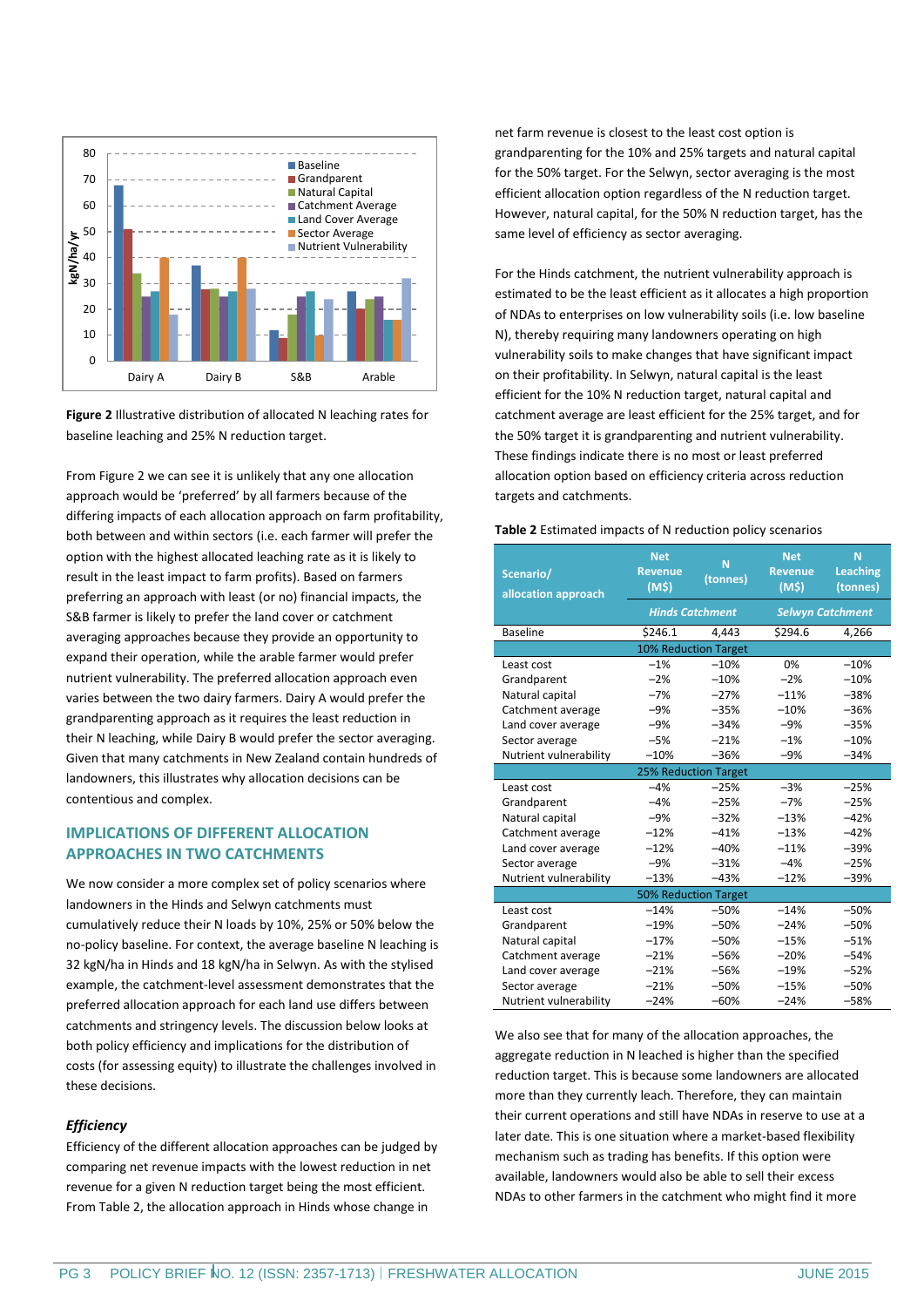profitable to leach more than their initial allocated allowance. This enables those landowners to increase their discharge levels while others decrease their discharges by an equivalent amount. Therefore, the efficiency of the policy will improve as the overall cost of meeting or managing within a limit is reduced.

## *Equity*

While the cumulative change in net catchment revenue can be used to compare the efficiency of the different allocation approaches, additional information is needed for stakeholders to assess the relative fairness or equity of each approach. Provided the N reduction target is set at a level that achieves societal goals, we can implicitly assume that the benefits of the policy to the wider community are accounted for. Regardless of how equity is defined, the distribution of benefits and costs across affected parties needs to be understood. This will be useful during deliberations on equity as it demonstrates how the potential costs differ between sectors. We do this by disaggregating the catchment net revenue effects to the various sectors. The impacts of the 25% N reduction target are shown in Figure 3. We also acknowledge there are within-sector distributional impacts that are not shown in this analysis. What we are illustrating is that the distribution of costs varies between sectors and allocation approaches, and this is why challenges arise.

Figure 3 shows that the financial impacts can vary widely and are not consistent across the two catchments, even for the same reduction target or allocation approach. For nearly all allocation approaches, there are greater impacts on sector net revenue in Selwyn than in Hinds. This is influenced by Selwyn's larger catchment size, and the distribution of existing land uses, which results in a lower mean N leaching rate for that catchment. Forest and horticulture revenues and area are generally estimated to expand much more in Selwyn relative to Hinds because the Selwyn catchment already has some infrastructure for those sectors and hence can more easily support sector expansion.

There are some key observations across the different allocation approaches. For example, the relative and directional impact on arable profits changes significantly depending on the allocation approach, especially in Hinds. Generally, arable farmers stand to lose more under the land cover and sector averaging approach because they have higher leaching rates relative to other enterprises in the catchment (with the possible exception of some dairy and dairy support, which have more cost-effective mitigation approaches available), and thus must mitigate a relatively higher amount of N.

Dairy stands to lose the largest net revenue in nearly all cases. This is expected because dairy is by far the highest earning enterprise and contributor to N losses in each catchment (Fig. 1). However, despite dairy having a relatively high baseline leaching rate it has a range of feasible mitigation approaches available to meet their individual limit.



**Figure 3** Estimated catchment net revenue change from baseline (% change from baseline total), by enterprise, 25% N reduction target.

### *Summary*

The findings from this analysis demonstrate the challenges that confront decisions to allocate N discharge levels to landowners. There are a number of instances where the most efficient allocation approach also aligns with a particular sector's likely preferred approach in terms of lowest sector losses. For example, for the 25% reduction target in Hinds the most efficient modelled allocation approach is grandparenting, which has the lowest impact on dairy and horticulture revenues. However, grandparenting also has the largest reduction in revenue for dairy support and thus may be a potentially contentious option for some landowners. Thus, more than just catchment-wide policy efficiency may have to be incorporated into the decision-making process.